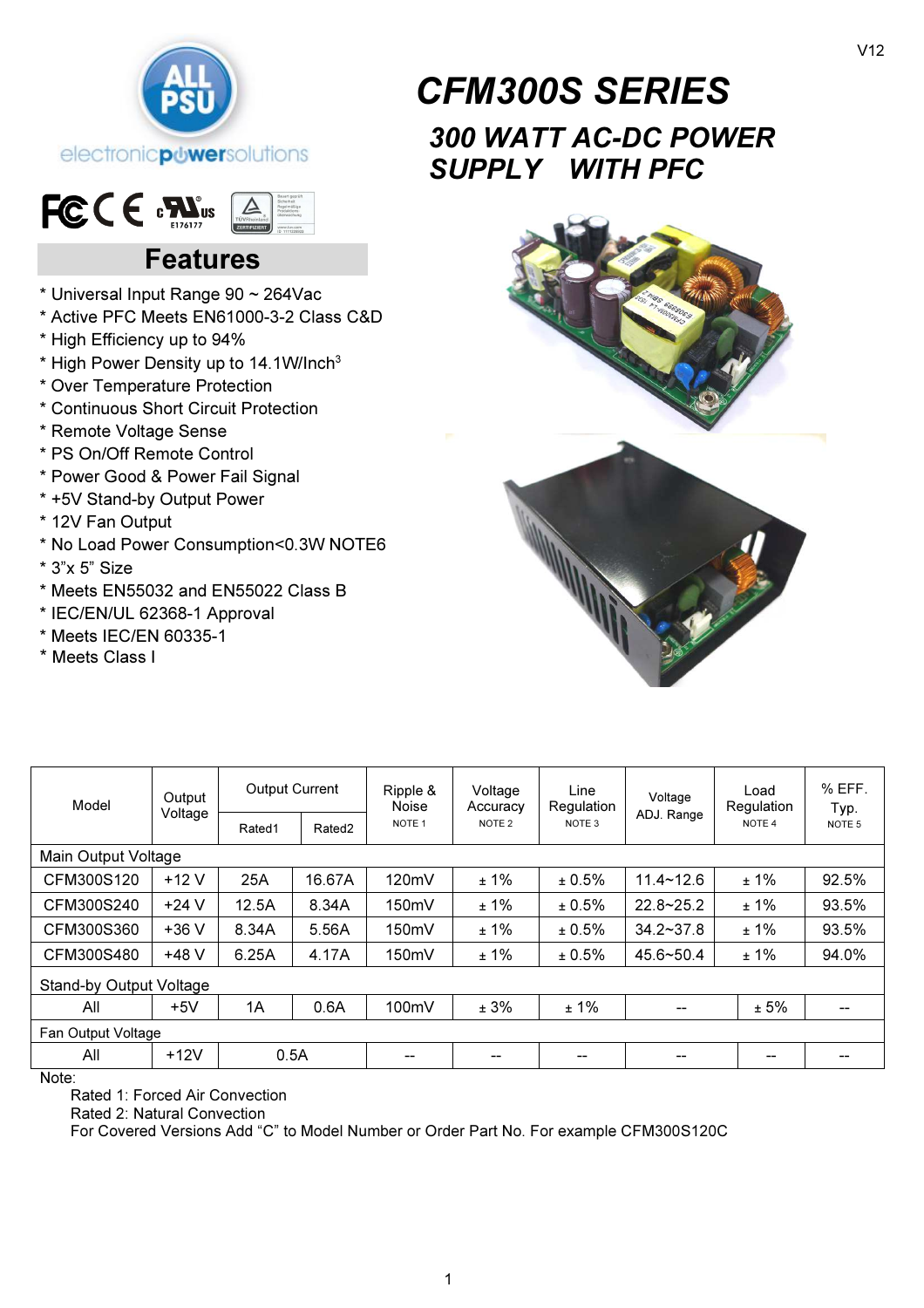#### INPUT SPECIFICATIONS:

| 120~370Vdc |
|------------|
|            |
|            |
|            |
|            |
|            |

#### OUTPUT SPECIFICATIONS:

#### GENERAL SPECIFICATIONS:

| PS-On Signal  Power On: PS-On ≤2V (note 12)                                                                 |
|-------------------------------------------------------------------------------------------------------------|
| Power Off: PS-ON=11-16V, Open Circuit                                                                       |
|                                                                                                             |
| The TTL goes high with 50ms to 250ms after power set up                                                     |
| The TTL goes low at least 5ms before Vo below 90% rated value                                               |
|                                                                                                             |
|                                                                                                             |
| Cooling  Natural convection for 200W~250w(see derating curve)<br>Forced Air Flow Convection(10CFM) for 300W |
|                                                                                                             |
| MTBF  MIL-HDBK-217F, GB, 25°C/115VAC  160Khrs. typ.                                                         |
| <b>Dimensions</b>                                                                                           |
|                                                                                                             |
| Open Frame Versions  5.000x3.000x1.421 Inches (127.00x76.20x36.1mm)                                         |
| -C Covered Versions  5.355x3.425x1.591 Inches (136.00x87.00x40.40mm)<br>Weight                              |
|                                                                                                             |

### SAFETY AND EMC:

Emission and Immunity ……………………..... EN55032, EN55024 Class B EN61000-3-2, EN61000-3-3, FCC CFR 47 Part 15 Subpart B IEC61000-2, IEC61000-3, IEC61000-4, IEC61000-5

IEC61000-6, IEC61000-8, IEC61000-11

Safety ……………………………………..…..…. Class I, IEC/EN/UL 62368-1

#### NOTE:

- 1. Add a 0.1uF ceramic capacitor and a 10uF E.L. capacitor to output for ripple&noise measuring @20MHz BW.
- 2. Voltage accuracy is set at 100% rated load and 25℃.Ta.
- 3. Line regulation is measured from High Line to Low Line with rated load.
- 4. Load regulation is measured from Full to 10% load.
- 5. Typical efficiency at 230 VAC and full load at 25°C.
- 6. No load power consumption<0.3W by PS on/off remote control.
- 7. Input connector (CN1) wafer with TAIWAN KING PIN TERMINAL PVHI series and mate with JST housing VHR series or equivalent.
- 8. Optional Input connector (CN1) wafer with LONG CHU P3060 series and mate with MOLEX housing 5195 series or equivalent.
- 9. Output connector CN4 wafer with JST PH series and mate with JST housing PH series or equivalent.
- 10. Output connector CN5 wafer with TAIWAN KING PIN TERMINAL P110I series and mate with JST housing PH series or equivalent.
- 11. Output connectors (Vo+ & Vo- with M3 screw) mate with round terminal, and round terminal of the max outer diameter is 6.75mm, max inner diameter is 3.9mm.
- 12. PS-ON and GND short, IPS-ON = 4.5 mA typical.